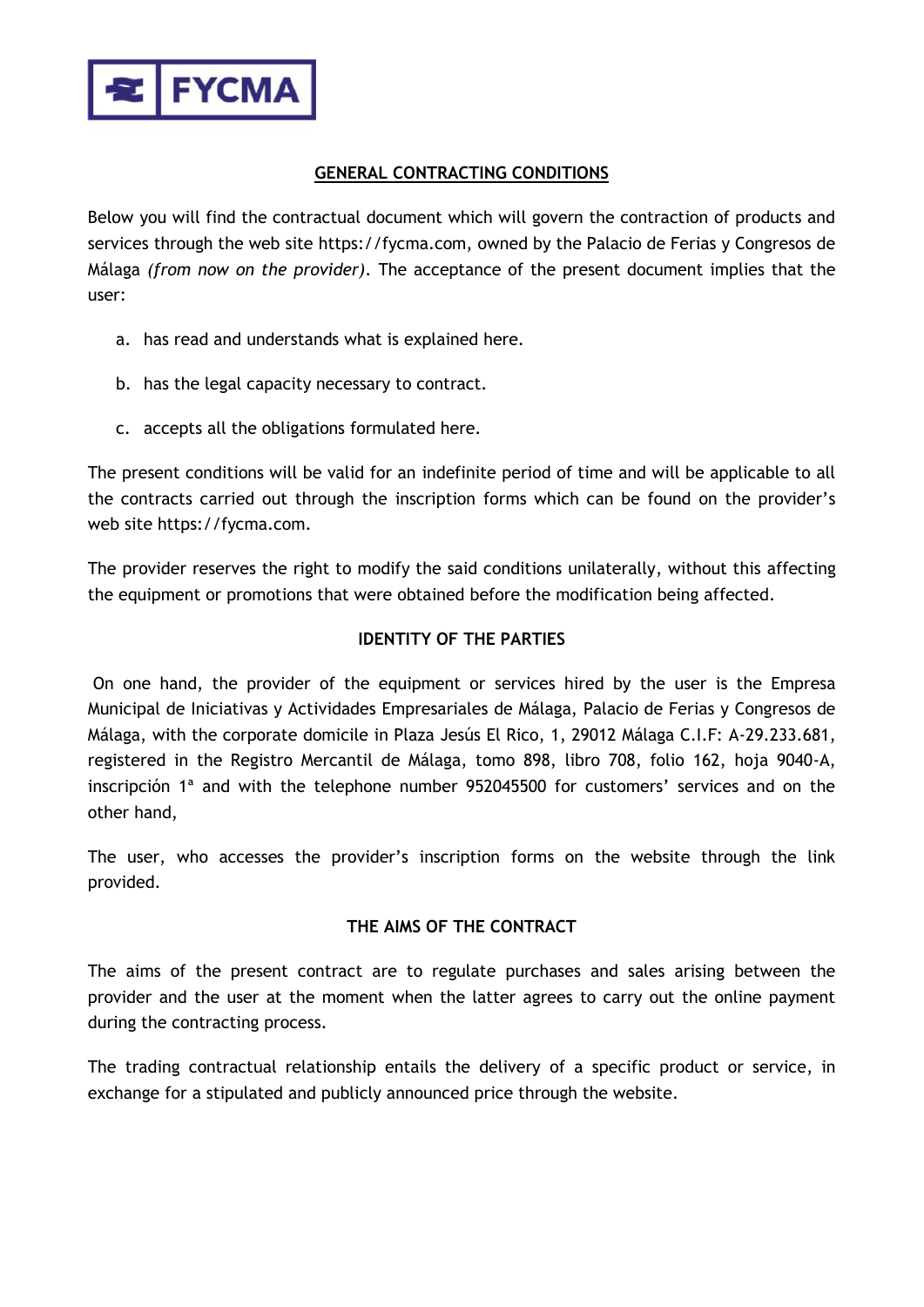

### **CONTRACTING PROCEDURE**

The contracting procedure can only be carried out in the Spanish Language. When there is a possibility of carrying out the procedure in another language, it will be specified before initiating the contracting procedure.

In order to access the services offered by the provider the user will have to register through the web inscription form and provide, of his own free will, any personal information that will be required in accordance with our [privacy policy.](https://fycma.com/privacy/?lang=en)

In accordance with what is stipulated in article 27 of the 34/2002 Information Society Services and Electronic Commerce Act you are informed that the contracting procedure will be conducted in the following way:

- 1. Completion of inscription form.
- 2. Selection of payment method.
- 3. Sending of details and acceptance of general contracting conditions
- 4. Payment by PayPal, Credit card or Bank order.
- 5. The sending within the next 24 hours, of a first email indicating that the user has been accepted and his data have been registered.
- 6. The sending of a second email confirming payment and activation of the service, informing the user regarding access and all its characteristics.
- 7. The sending of an invoice with the price and description of the service contracted if it has been applied for.

All the on-line payments are carried out through safe servers with https protocol, using trustworthy third parties such as PayPal or the Bank of Santander's virtual POS.

#### **THE PROVISION OF SERVICES**

The contract does not entail the physical delivery of any type of product to the user's home address. The service will only be offered in the Palacio de Ferias y Congresos de Málaga or directly through the web. The provider will inform the user about the necessary procedure in the use of its services.

The provider will give the user a user's name and password, over which the user will have total responsibility for its handling and safekeeping, being also responsible for the truth and exactness of the personal data given to the provider. The user accepts to utilise the user's name and password provided carefully, not to make them available to third parties, as well as to inform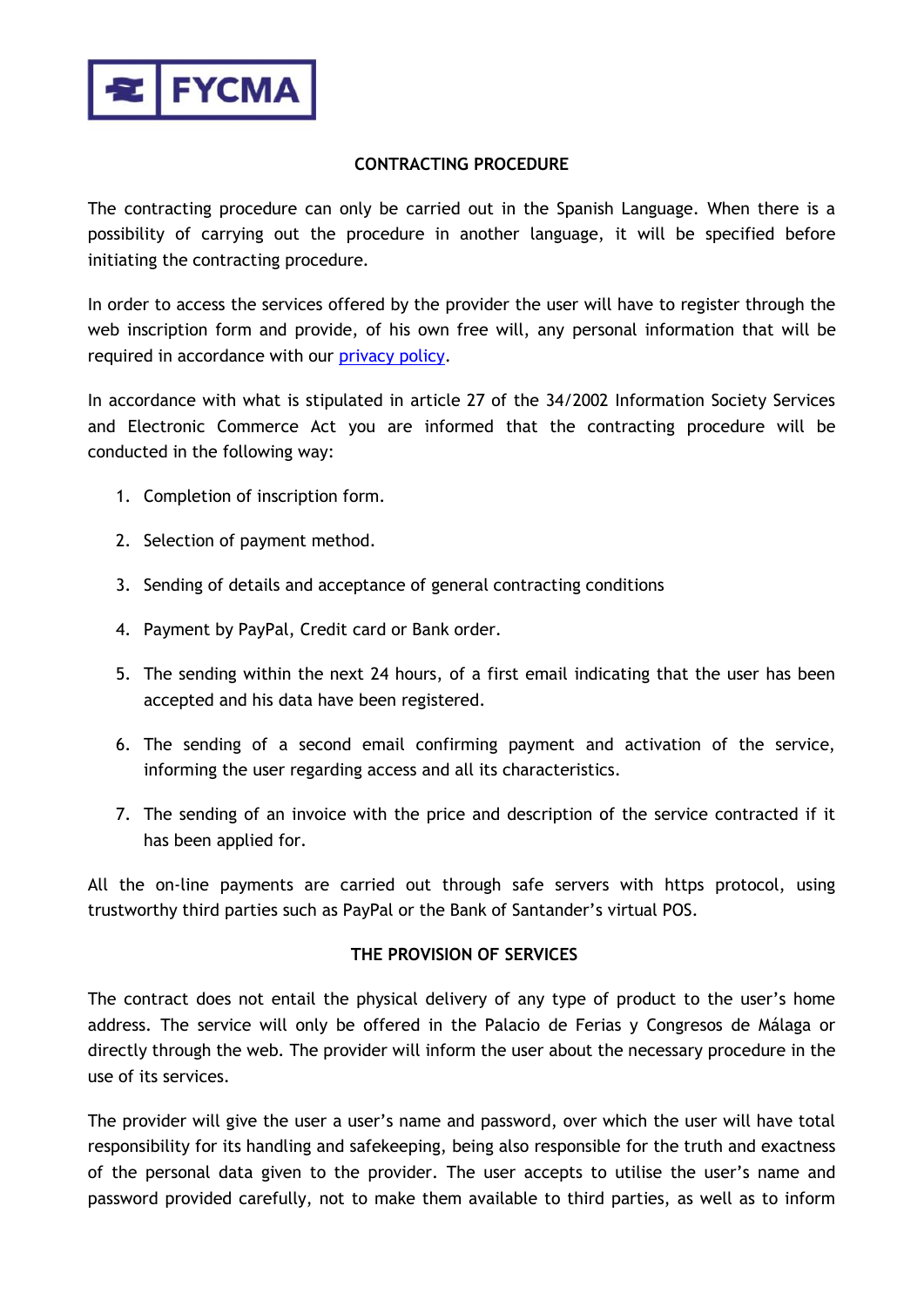

the provider of any loss or theft or of any unauthorised access by a third party, so that the provider may proceed to block the information immediately.

When payment by credit card is used, the buyer guarantees that he is the holder of the bank card used for the transaction.

The provider will make sure that the web is free from viruses or any other damaging content that might affect the correct working of the equipment in which it is installed. Moreover, the provider is not responsible for the use of any applications that are different from those stipulated or for the lack of minimum requisites that the system establishes.

# **PRICE AND EXPIRY DATE OF THE OFFER**

The indicated price of each product or service includes Value Added Tax (VAT), and any other taxes that might be applicable will always be expressed in Euros  $(\epsilon)$ . These prices, unless the contrary is expressly indicated, do not include expenses such as transport, insurance or any other additional and ancillary services to the product or the service acquired.

The prices applicable to each product or service will be published on the provider's website and will be applied automatically during the last stage of the contracting process. The client accepts that the economic value of some of the products is liable to change in real time, the current price being applicable at the moment of contracting the product or service. In any event, the users will always be informed beforehand of any modifications.

If the user has requested it, the payment made to the provider will entail the making of an invoice in the name of the registered user or to the physical or legal person that the user has expressly named. The said invoice will be sent to the email address supplied by the user or by normal post to the fiscal address supplied.

For any information about the service or product contracted, the provider supplies the user with a customers' service telephone number: 952045500 and email address: [info@fycma.com.](mailto:info@fycma.com) In all cases, it is essential that the user should state the name of the provider's event, either in the email message or to the telephone operator.

# **WITHDRAWAL RIGHTS**

If a user who has formalised his inscription in an event that has been organised by the provider should decide to cancel his participation 100% will be returned on condition that the cancellation is sent in writing (by email or fax) at least 30 days before the event is to be held. If the cancellation should occur within the 30 days leading up to the inauguration of the event, the whole sum of his participation may be required.

Regarding rejections, these will all be explained in writing, where the reason for the rejection will be stated, allowing the user the opportunity to explain whatever he should consider to be in